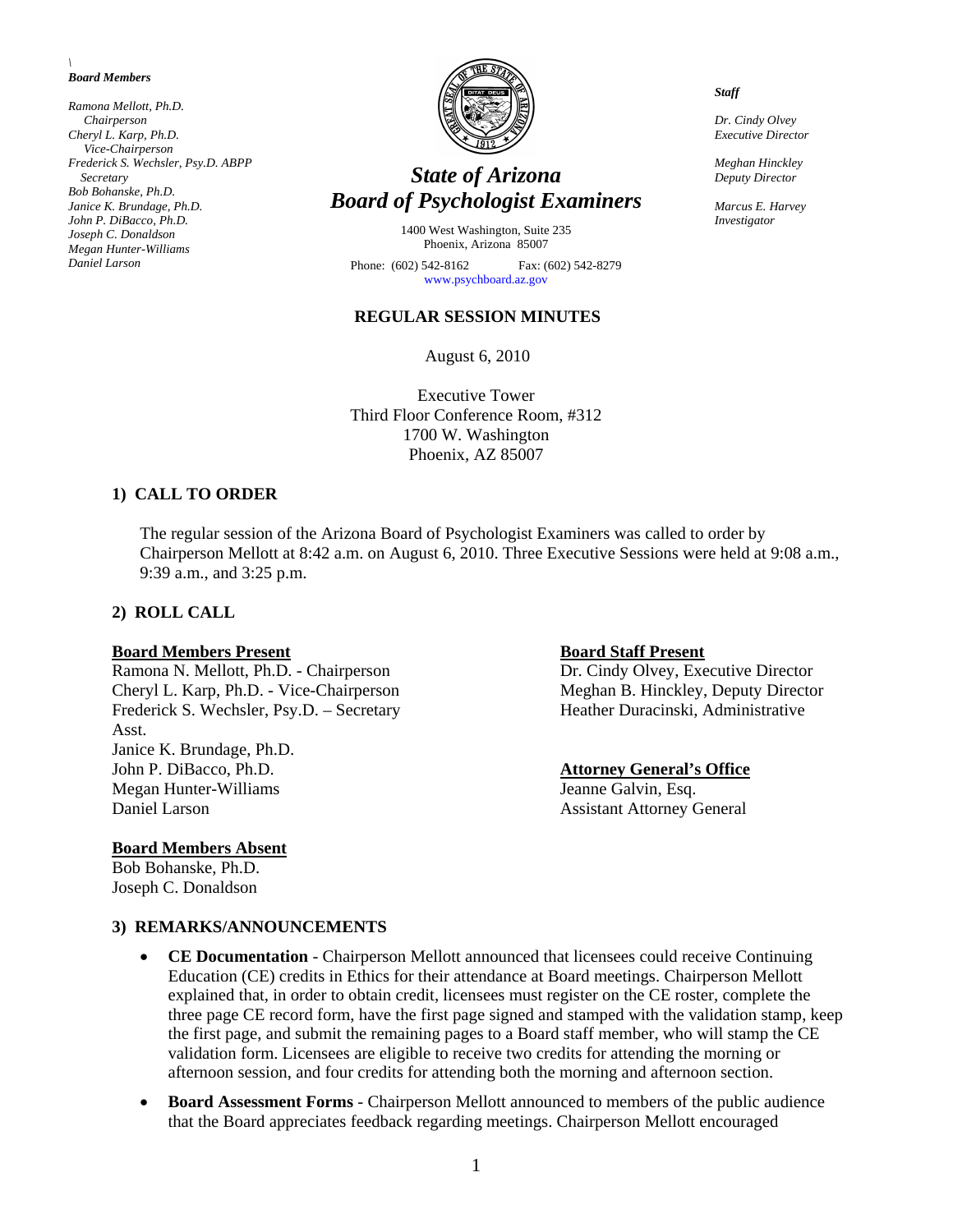members of the audience to complete a Board Meeting Assessment Survey and place completed surveys in the box outside the Board room.

 **Board Member and Staff Appreciation, Announcements** - Chairperson Mellott thanked Board staff for their dedication and hard work. Chairperson Mellott also thanked the Board members for all of their hard work on the various committees including the Complaint Screening Committee and the Applications Review Committee. In addition, Chairperson Mellott announced the Ms. Duracinski has resigned her position with the Board office as she will be moving to Oregon in September. Chairperson Mellott express gratitude for all of Ms. Duracinski's hard work during her tenure and, on behalf of the Board, wished her well in all her future endeavors.

#### **• Board Welcome to Behavior Analysts**

Chairperson Mellott announced that, effective July  $1<sup>st</sup>$ , the Board is now responsible for licensing and regulating the profession of behavior analysis. Chairperson Mellott welcomed the behavior analysts on behalf of the Board members and its staff. Chairperson Mellott stated that in the coming weeks, the Board and its staff would be diligently developing an application for behavior analysts to be placed on the website for applicants, as well as discussing fees and the future development of rules.

#### **4) CALL TO THE PUBLIC**

Chairperson Mellott gave the public an opportunity to address the Board at this time. Dr. Faren Akins, liaison for AzPA, announced that they would be hosting a Psychology in Politics Day at the Capitol and invited members and the public to attend on February 22, 2011 in the same conference room as today's meeting of the Board.

#### **5) COUNSEL REPORT**

Ms. Galvin reported to the Board that Dr. Gloria Bernat has filed an appeal with the Board regarding the decision to deny her renewal application. Ms. Galvin noted that she and Board staff are working to schedule a formal hearing.

## **6) CONSENT AGENDA**

 Dr. Wechsler noted that on the July 1, 2010 Regular Session Minutes, he was absent, and therefore could not sign them. Board staff indicated that those minutes will be sent to Dr. Karp, the Vice-Chairperson, for signature instead. Mr. Larson made a motion, seconded by Dr. DiBacco, accept and approve the items on the consent agenda. The motion carried (7-0) with Mr. Larson and Dr. Wechsler recused from the July 1, 2010 Executive Session minutes.

#### **(a) APPROVAL OF MINUTES**

- o Regular Session Minutes July 1, 2010
- o Executive Session Minutes July 1, 2010

## **(b) DISCUSSION/DECISION REGARDING APPLICATIONS**

**REQUESTING APPROVAL OF EXAM & LICENSE**

 Suzana Adams, Psy.D. Jennifer Gray, Ph.D. Amy L. Knapp, Psy.D. Douglas A. Malm, Psy.D.

#### **REQUESTING LICENSURE BY WAIVER**

 Amy Greaves, Psy.D. Shana Helmholdt, Psy.D.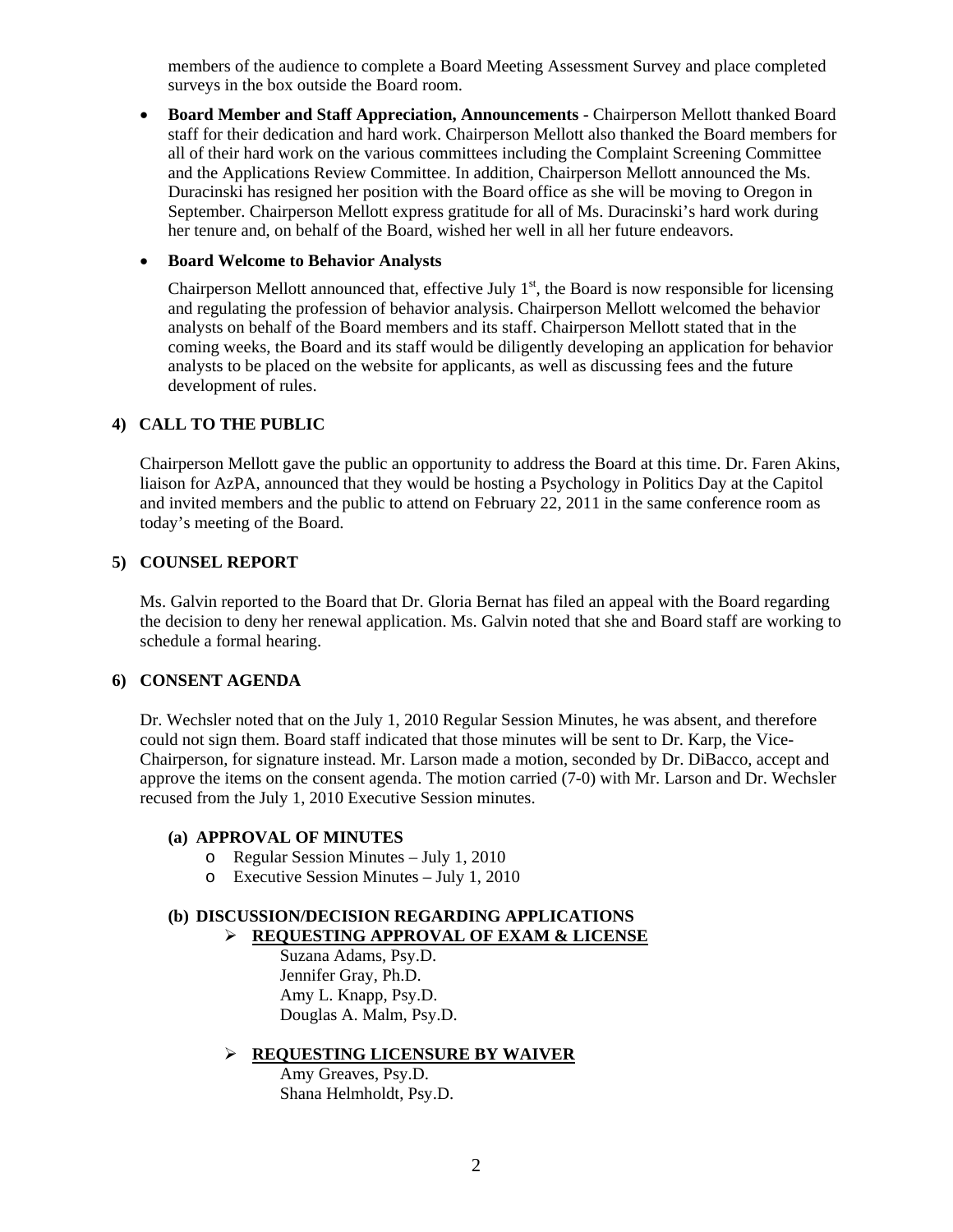## **(c) DISCUSSION/DECISION REGARDING REQUEST FROM DR. RAMONA GAYLE-JEFFERSON FOR AN EXTENSION OF TIME TO TAKE THE EPPP EXAM**

## **(d) EXECUTIVE DIRECTOR'S REPORT**

## **(e) INVESTIGATIONS REPORT**

## **(f) LICENSING REPORT**

## **7) DISCUSSION, CONSIDERATION AND POSSIBLE ACTION REGARDING ASPPB ANNUAL MEETING**

Dr. Olvey announced that ASPPB's Annual Mid-Year Meeting will be held October  $17 - 21$ , 2010 in Savannah, Georgia. The theme of this year's conference is "Back to the Future," which will recognize 50 years of regulation of the profession of psychology. Topics will include trends in regulation, telepractice, distance learning, and supervisory requirements. Dr. Olvey indicated that there is currently no funding in the budget for out-of-state travel for Board members or staff. Individual Board members may attend at their own expense. Cost information was discussed. Chairperson Mellott reported that she planned to attend and encouraged Board members to attend.

## **8) DISCUSSION, CONSIDERATION AND POSSIBLE ACTION REGARDING SUPERVISED PREINTERNSHIP EXPERIENCE VERIFICATION FORM**

Chairperson Mellott summarized that, at the April 30, 2010 Board meeting, Dr. Richard Morris, Professor and Director of the School Psychology Program at the University of Arizona, submitted correspondence requesting clarification of the Supervised Pre-Internship Experience Verification form. Specifically, he requested information regarding students who do not receive course credit for practicum experiences. At the April  $30<sup>th</sup>$  meeting, Board members reviewed and discussed making modifications to the form. Dr. Mellott had indicated that she and Dr. Olvey would re-visit the form and make recommendations to the Board at a future meeting.

Dr. Olvey noted that, although A.R.S. § 32-2071(E) does not require that an applicant must have been enrolled in a preinternship experience for credit, it does require that ". . .experiences shall reflect a faculty directed, organized, sequential series of supervised experiences of increasing complexity that follows appropriate academic coursework and prepares the applicant for internship." The item in question attempts to address the need to ensure experience is tied to the applicant's program of study.

Chairperson Mellott and Dr. Olvey modified the Supervised Pre-Internship Experience Verification form to include an asterisk with a note immediately following the item in question, which requests the applicant attach an explanation if the preinternship experience was not taken for credit and, as a result, does not appear on the transcript. This allows the applicant and/or Training Director of the program to provide a letter and any further documentation attesting that the experience was tied to the applicant's program of study. In addition, there was a revision to question #9 to exclude any supervision provided via telecommunication or other electronic means, as telesupervision is permitted only for Internship and Postdoctoral experiences.

At this time, Chairperson Mellott asked for Board member comment regarding the changes. Dr. Wechsler commented that the changes to the form allows the student to attach an explanation, but does not confirm that the Training Director has read the form as well as the material attached by the applicant. Chairperson Mellott suggested adding a question to the form specifically for the Training Director of the program to complete, that states "I have read and attest to the contents of this form and all attachments." Dr. Wechsler agreed that would be an appropriate change to the Supervised Pre-Internship Experience Verification form. Dr. Olvey and Chairperson Mellott noted they would revise the form and place it on a future agenda for review and finalization by the Board.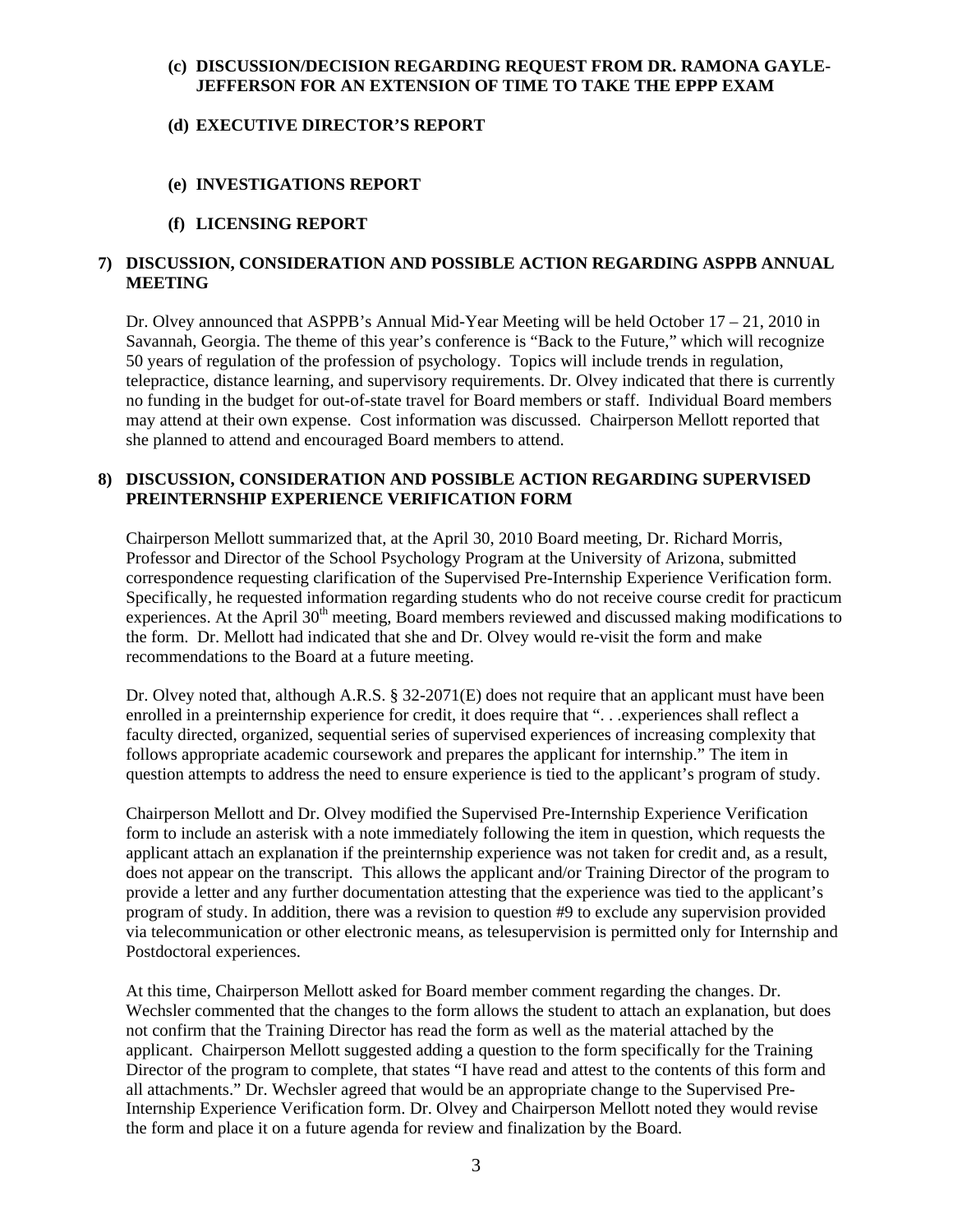## **9) DISCUSSION, CONSIDERATION, AND POSSIBLE ACTION REGARDING REPORT & FINDINGS SUBMITTED BY MICHAEL REDIVO, Ph.D. RELATING TO ARNOLD THAW, Ph.D. AND ORDER NO. 07-36**

Dr. DiBacco recused himself from this agenda item.

Chairperson Mellott summarized that on July 1, 2010, the Board office received the first practice management report from Dr. Redivo regarding Dr. Thaw and his Order No. 07-36. Within the report, Dr. Redivo expressed some concerns. Chairperson Mellott reported that upon receipt and review of the report, Board staff forwarded it to the Board's attorney, Ms. Galvin, and to the Board Chairperson. The matter was placed on the Board's agenda for further review and discussion.

Dr. Thaw was present and accompanied by his Office Manager, Ms. Barbara Neau. Dr. Thaw made a brief presentation to the Board regarding his current status.

At 9:08 a.m., Dr. Karp made a motion, seconded by Dr. Brundage, to move into Executive Session for the purposes of review confidential records and/or obtaining legal advice from the Board's attorney. The motion carried (7-0). The Board returned to open session at 9:25 a.m. Dr. Wechsler noted that Dr. Redivo was on his way to the meeting to speak to this item. The Board moved to discuss an additional agenda item until Dr. Redivo arrived.

At 9:39 a.m., with Dr. Redivo in attendance, Dr. Wechsler made a motion, seconded by Dr. Brundage, to move into Executive Session for the purposes of reviewing confidential records with Dr. Redivo and Dr. Thaw, and for obtaining legal advice from the Board's attorney, if necessary. The motion carried (7- 0). At 10:01 a.m., the Board returned to Open Session for discussion and deliberation.

Dr. Wechsler opened the discussion by thanking Dr. Thaw for his many contributions to the profession of psychology over the years, especially in the area of Gestalt therapy. Board members discussed adding bi-monthly supervision to the current Order for Practice Management, making the posted informed consent form available for patient review and signature, and audio taping sessions for review by the supervisor.

Dr. Wechsler made a motion, seconded by Dr. Brundage, to amend Dr. Thaw's current Consent Agreement and Order No. 07-36 to include the requirement that Dr. Thaw audio tape all client therapy sessions and submit them, on a weekly basis, to a supervisor for review; Dr. Thaw engage a licensed psychologist, approved by the Board as a supervisor, twice monthly for individual, face-to-face, contemporaneous supervision, for a minimum of one hour to review tapes and discuss methods of improving delivery of service to clients; supervisor will submit monthly supervision reports to the Board regarding Dr. Thaw's progress. Dr. Thaw will have each client read and sign an informed consent to be placed in the client's file. The Board added that the supervisor may be the same licensed psychologist as the practice monitor, if the practice monitor agrees; all costs associated with the amendments to the Consent Agreement and Order will be at the expense of Dr. Thaw. Lastly, the new requirements added are in addition to the existing Consent Agreement and Order for Practice Monitoring which does not toll the previous requirements therein. The motion carried (6-0) with Dr. DiBacco recused.

## **10) DISCUSSION, CONSIDERATION, AND POSSIBLE ACTION REGARDING RULE MAKING INCLUDING SEEKING EXCEPTION TO RULE MAKING MORATORIUM**

Dr. Olvey reported a moratorium on rule-making has been in effect since January 2009. Last year, the Board wrote a letter to the Governor's Office requesting an exemption to the rulemaking process in order to write rules for the statutes that went into effect as a result of HB 2206. The Board did not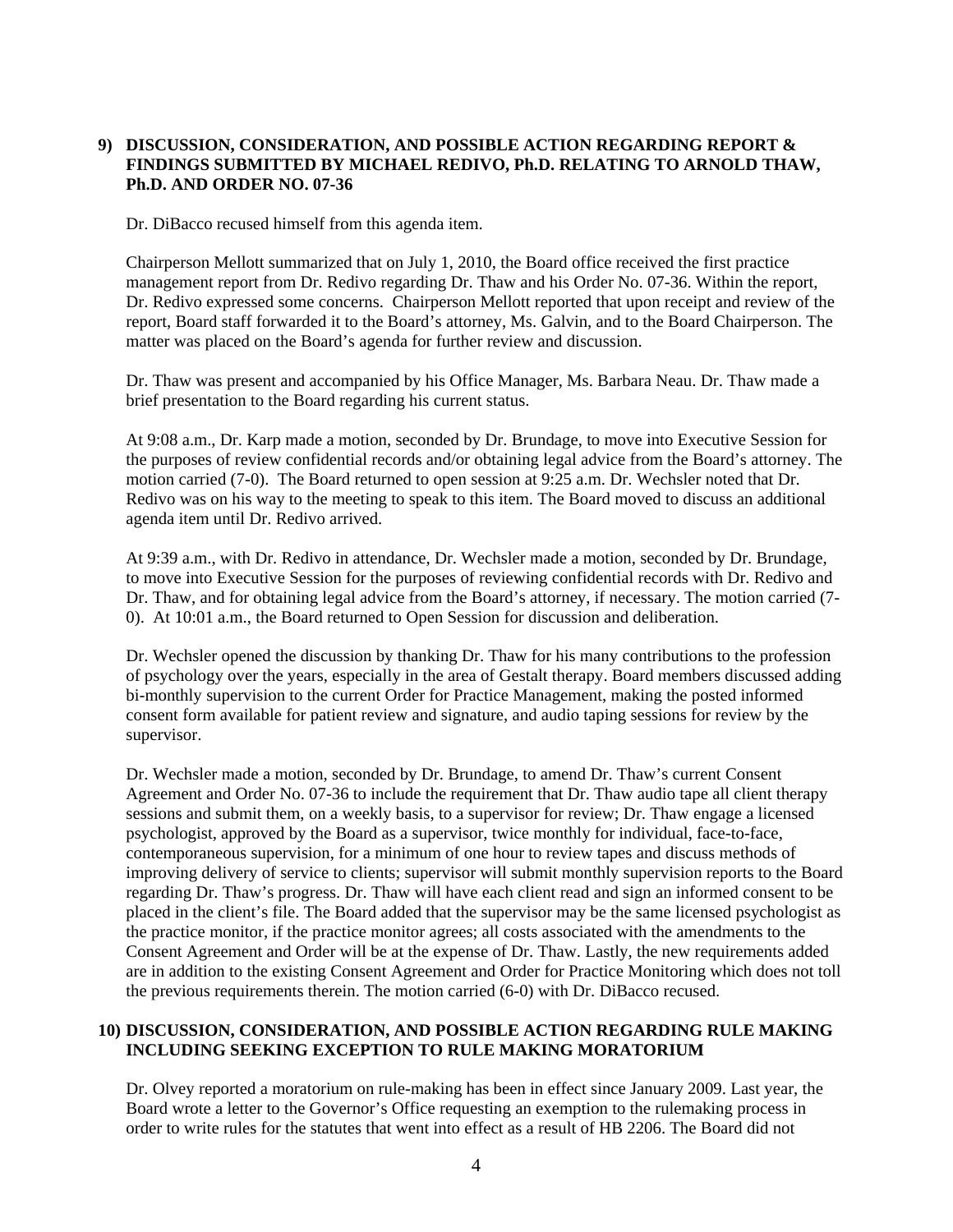receive a response from the Governor's Office regarding the exemption request and thus rules have not been developed. Dr. Olvey explained that Session Law regarding behavior analysts exempt the Board from rulemaking requirements until September 30, 2012. Since the rulemaking process can be time consuming and there is a deadline of 2012, the Board will need to begin the rulemaking process soon. Dr. Olvey recommended that the Board direct staff to send a letter to the Governor's Office requesting an exemption to the rulemaking moratorium based upon the statutory deadline. Dr. Olvey also suggested requesting an exemption to change the psychology rules as well since the rulemaking process would already be underway for behavior analysts. Dr. Karp made a motion, seconded by Dr. Brundage, to approve Dr. Olvey writing a letter to the Governor's Office requesting an exemption from the rulemaking moratorium. The motion carried (6-0) with Dr. Wechsler abstained.

## **11) INFORMAL INTERVIEW – MAMIKO ODEGARD, Ph.D. RFI NO. 09-48**

At 10:35 a.m., Chairperson Mellott announced that this was the time and place scheduled for the Informal Interview of Dr. Mamiko Odegard in reference to RFI No. 09-48. Dr. Odegard was present with her attorney, Mr. Charles Hover, and introduced themselves for the record. The complainant, C.B., was also present. The licensee, her representative and the complainant were sworn in at this time by Chairperson Mellott.

Dr. Karp provided a summary of the allegations against Dr. Odegard including but not limited to, engaging in multiple relationships by counseling various family members of the same family, divulging confidential information during court testimony and without consent, and possibly falling below current standards of practice in this case.

Dr. Odegard and her attorney made a brief presentation and noted that they would answer any questions regarding the case. Chairperson Mellott invited Board members to ask any questions prior to deliberations. After a period of questioning the Licensee and Complainant, Chairperson Mellott moved Board members into the deliberation stage of the Informal Interview.

Dr. DiBacco expressed concern that Dr. Odegard had experienced some "clinical drift" into the area of forensic psychology which was not her expertise. In addition he noted the case was fraught with multiple relationships, which did not afford Dr. Odegard the ability to remain objective in her therapy with various members of the family. Dr. Wechsler expressed concern that Dr. Odegard may not have kept current on her CE over the course of her career which could have added to the multiple relationships issues. Dr. Wechsler also commented that he felt Dr. Odegard did not truly understand the impact of her actions in this matter. Mr. Larson noted that the clinical notes failed to diagnose the Complainant's "anger and rage" issues, even though she was his therapist for six years. Mr. Larson expressed that Dr. Odegard did not appear to be forthright in her testimony to the courts regarding this matter. Chairperson Mellott expressed that the case surrounds the issue of dual/multiple relationships.

Dr. Karp Made a motion, seconded by Dr. Wechsler, to adopt the Findings of Fact and Conclusions of Law in that Dr. Odegard in violation of the following statutes: A.R.S. § 32-2061(13)(b) for betraying professional confidences and failing to obtain Complainant's consent prior to testifying in court in addition to divulging confidential information by contacting the children's mother and alerting her to Complainant's stated intention to pick the children up for visitation and not return them. While Licensee expressed concern over the potential harm to the children by betraying the confidence, her actions failed to meet the standard for a psychologist's duty to warn; A.R.S.  $\S$  32-2061(13)(o) for the manner in which the Licensee terminated the long-term patient relationship with Complainant (via email and telephone) and failing to provide complainant with referrals for alternate therapeutic services. In addition, Licensee failed to obtain Complainant's consent before testifying in court as a fact witness on behalf of Mother; A.R.S. § 32-2061(13)(t) for failing to contact appropriate law enforcement agencies when she believed Mother and the children were in eminent danger in light of the statements made by Complainant; A.R.S. § 32-2061(13)(dd) for engaging in multiple relationships and counseling multiple members of the same family, while being the primary counselor for the Complainant; Dr. Odegard acknowledged that, she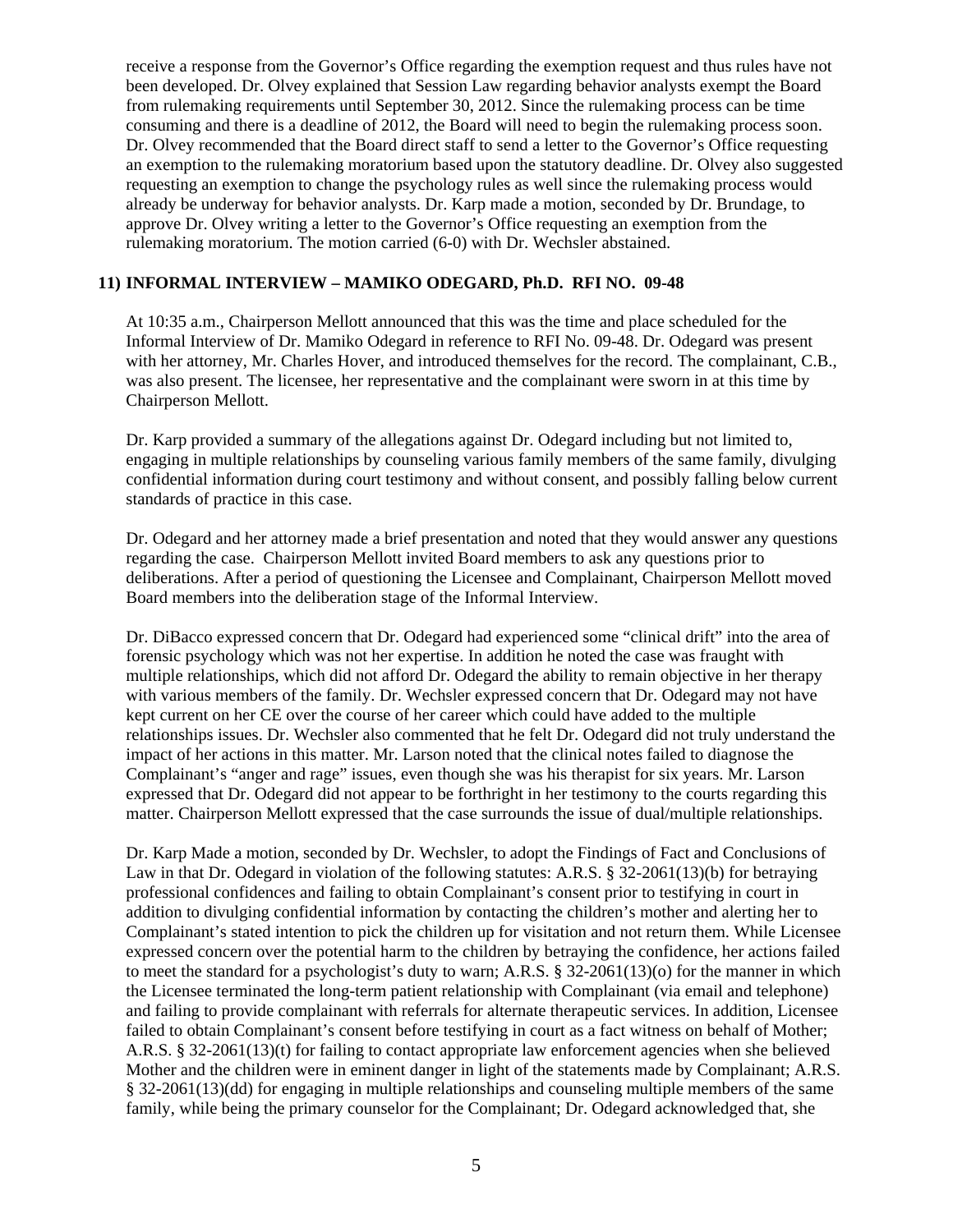was at various times also counseling up to five other members of Mother's family, including Mother and Mother's parents. The motion carried (7-0).

Dr. DiBacco made a motion, seconded by Dr. Brundage, to offer Dr. Odegard a Consent Agreement and Order for Probation and Supervision for one year, with individual face-to-face supervision meetings twice monthly for a minimum of one and one-half hours each, for the first six months. The Board approved supervisor would serve as a monitor for Dr. Odegard, especially when providing therapy in the areas of custody matters, marital/couple issues, trust concerns and anger counseling. In addition, as a self-study, Dr. Odegard would update and increase her knowledge of a psychologist's responsibility regarding duty to warn and the corresponding duty to inform appropriate law enforcement agencies of potential harm. Dr. Odegard's self-study would also include knowledge of informed consent when treating couples individually/conjointly as well as treating more than one member of a family simultaneously. Dr. Odegard will review her updated self-study knowledge with her Supervisor wherein they will include her progress in these areas in one or more of the required reports. Lastly, the appointed Supervisor would provide written quarterly reports to the Board regarding Dr. Odegard's progress. At the end of six months, Dr. Odegard may petition the Board for early release from the Consent Agreement and Order for Probation. The motion carried (7-0).

#### **12) RECESS**

At 1:35 p.m., the Board recessed for lunch. The Board reconvened in open session at 2:00 p.m.

#### **13) DISCUSSION, CONSIDERATION, AND POSSIBLE ACTION REGARDING INVESTIGATIONS:**

#### **a) David Maselli, Ph.D. – RFI No. 10-01**

Chairperson Mellott requested that this matter be postponed and placed on a future agenda for discussion and possible action. Chairperson Mellott noted that Dr. Maselli and his attorney were present for this matter but had to leave early due to time constraints.

#### **b) Joseph Parham, Ph.D. – RFI No. 10-08**

Dr. Olvey summarized the case for Board members. Dr. Parham was present and made a brief statement to the Board. After a verbal exchange of questions, Board members expressed that, although Dr. Parham had his license revoked by this Board in 1997, he may be in violation of statutes or rules of the Board of Behavioral Health Examiners due to his calling himself a "counselor" without the benefit of licensure. Chairperson Mellott made a motion, seconded by Dr. DiBacco, to dismiss RFI No. 10-08, and directed staff to refer this matter to the Board of Behavioral Health Examiners for possible investigation.

#### **14) INFORMAL INTERVIEW – JEAN HODGSON, Ed.D. RFI NOS. 09-39 & 10-07**

At 2:39 p.m., Chairperson Mellott indicated that the next item is the Informal Interview of Dr. Jean Hodgson, Ed.D. in reference to RFI Nos. 09-39 and 10-07. Chairperson Mellott noted that the purpose of the Informal Interview was to inquire into the facts and circumstances surrounding the cases. Chairperson Mellott announced that the Board members have received and reviewed all of the materials and any additional submissions. Dr. Hodgson was present and introduced herself for the record. The Board and its staff introduced itself.

Chairperson Mellott read the list of allegations and possible violations against Dr. Hodgson including but not limited to A.R.S. § 32-2061(13)(dd) as it pertains to the APA Code of Ethics 3.05(a) by entering into a dual relationship with K.S., father of her patient, C.S., and A.R.S. § 32-2061(13)(bb) for possibly failing to comply with a Board subpoena.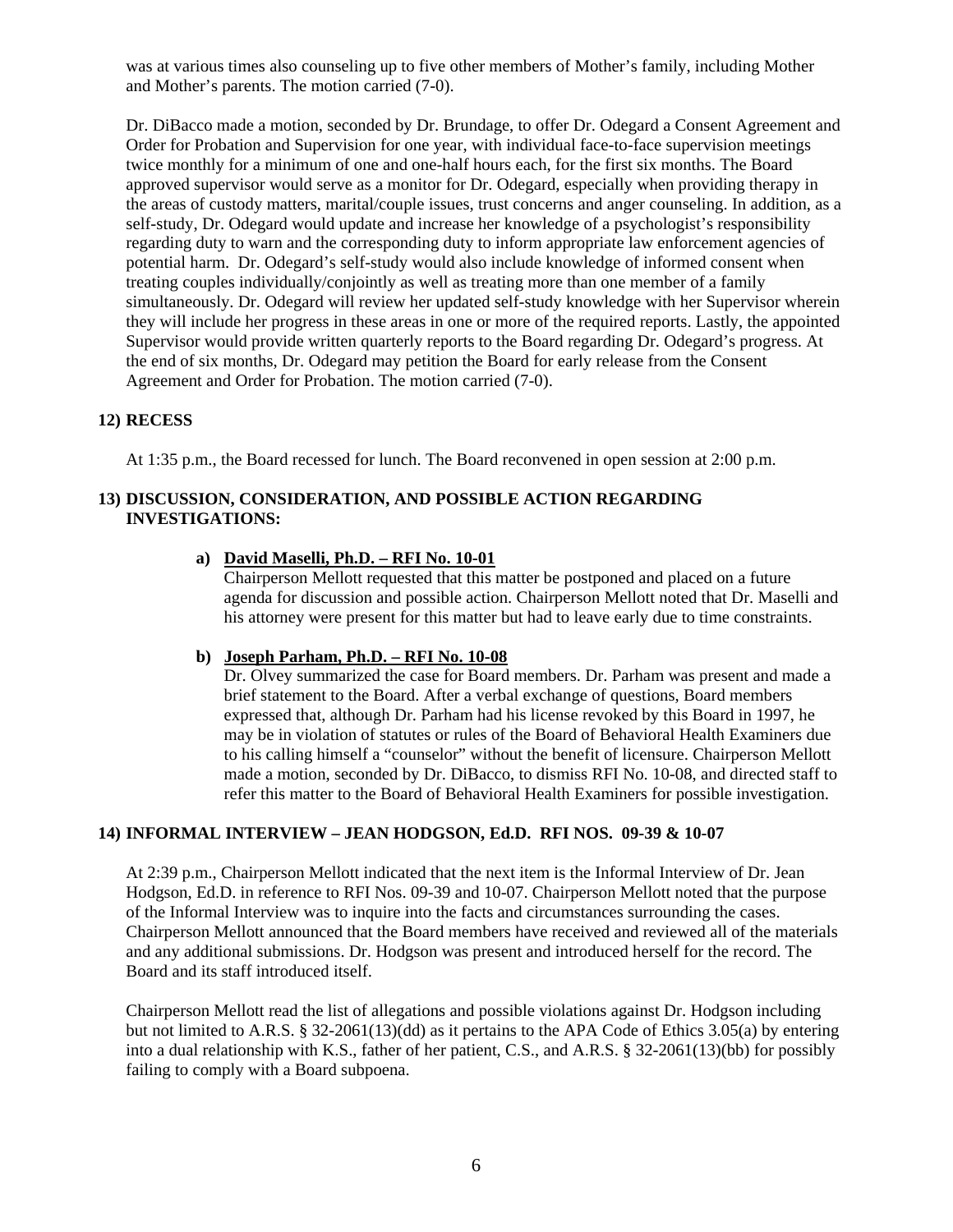At this time, Chairperson Mellott swore Dr. Hodgson in and asked if she had reviewed all the records and materials in this case. Dr. Hodgson affirmed that she had been reviewing them for the past eight months. Chairperson Mellott invited Dr. Hodgson to make any opening remarks.

Dr. Hodgson expressed she felt sure she had stated everything she wanted to say in her letter. Dr. Hodgson elaborated she felt the evidence was overwhelming and she had explained the issues with subpoenas thoroughly and to the best of her ability.

Dr. Brundage summarized RFI No. 09-39 wherein the complainant, K.S., alleged Dr. Hodgson entered into a business contract for work to be done on her house, then failed to remit payment upon completion. K.S. noted that his daughter was a patient of Dr. Hodgson's. During the course of the initial investigation, Dr. Hodgson failed to produce client records as requested by the Board in the initial investigation letter. Dr. Brundage reported that at the December 9, 2009 Complaint Screening Committee (CSC), Committee members voted to forward this case to the full Board and directed Board staff to issue Dr. Hodgson a subpoena for the client records of C.S. with a deadline of December 29, 2010. Dr. Hodgson requested an extension, which was granted, and was given a new deadline of January 15, 2010. On December 30, 2009, Dr. Hodgson then requested that the subpoena be quashed or limited citing the relevancy of the client records to the investigation; Board staff informed Dr. Hodgson that her request could be heard at the January 4, 2010 telephonic meeting, but she would have to waive her noticing rights. Dr. Hodgson declined to waive her noticing rights. On January 5, 2010, Dr. Hodgson requested a second extension on the subpoena, wherein she was informed by Board staff the request would need to be considered by the full Board. Board staff reported that the request could be considered at the February 5, 2010 Board meeting but that the January 15, 2010 deadline for the subpoena remained in effect. Dr. Brundage stated that on January 15, 2010, Dr. Hodgson failed to produce the records in accordance with the January 15, 2010 subpoena. At the February 5, 2010 meeting, the Board voted to deny Dr. Hodgson's request to quash/limit the subpoena, denied the request for an extension of time, and directed Board staff to initiate a new investigation for failure to comply with a Board subpoena, and issue a new subpoena requesting the client records with a deadline of February 24, 2010. Dr. Brundage reported that on February 20, 2010, Dr. Hodgson requested and extension on the February 9, 2010 subpoena. Board staff informed Dr. Hodgson her request could be heard at the March 5, 2010 Board meeting, but that the February 24, 2010 deadline remained in effect. Dr. Hodgson sent partial records to the Board on March 2, 2010.

Dr. Brundage reported that at the April 30, 2010 Board meeting, Dr. Hodgson was issued a new subpoena to appear with the original patient records of C.S. at the Board office, for Board staff and a Board member to review their authenticity. Dr. Wechsler was in attendance and reported that on June 21, 2010, Dr. Hodgson complied with the subpoena to appear, and, while her patient records proved authentic, their content revealed serious record keeping issues including a lack of updated medical record keeping knowledge. Dr. Wechsler noted that the records inspected revealed a narrative describing treatment rather than progress notes, specifically, there were no notes tied to each date of a session, there were 52 sessions represented, covering the time period from 10/24/00 to 02/28/02, and only 3 dates were documented. In addition, Dr. Wechsler noted there was no signed informed consent forms within the medical record. At this meeting, Dr. Hodgson explained that there was an office procedures form within the file and indicated that she did not have signed informed consents, but the parents were given verbal informed consent prior to treatment of the minor child. Dr. Wechsler relayed Dr. Hodgson's explanation that she was planning on writing an article for publication regarding the child's case and that she re-wrote the therapy sessions in a "meaningful way" for herself. Dr. Wechsler confirmed that, when asked about the original records, Dr. Hodgson stated that she had destroyed them after re-writing them. She noted that the original records were "just hand-written notes that she had written down," and she had done subsequent work on the case since she planned on publishing an article. She described what she gave him a "treatment summary." Dr. Wechsler stated that the law requires that for each billed therapy session, there needs be a dated written summary of the session, which was not provided in the records submitted for review. During the inspection of records on June 21, 2010, Dr. Hodgson stated to Dr. Wechsler that there were "no clear guidelines on record keeping." Dr. Wechsler informed Dr. Hodgson that APA has had record keeping guidelines for many years, pre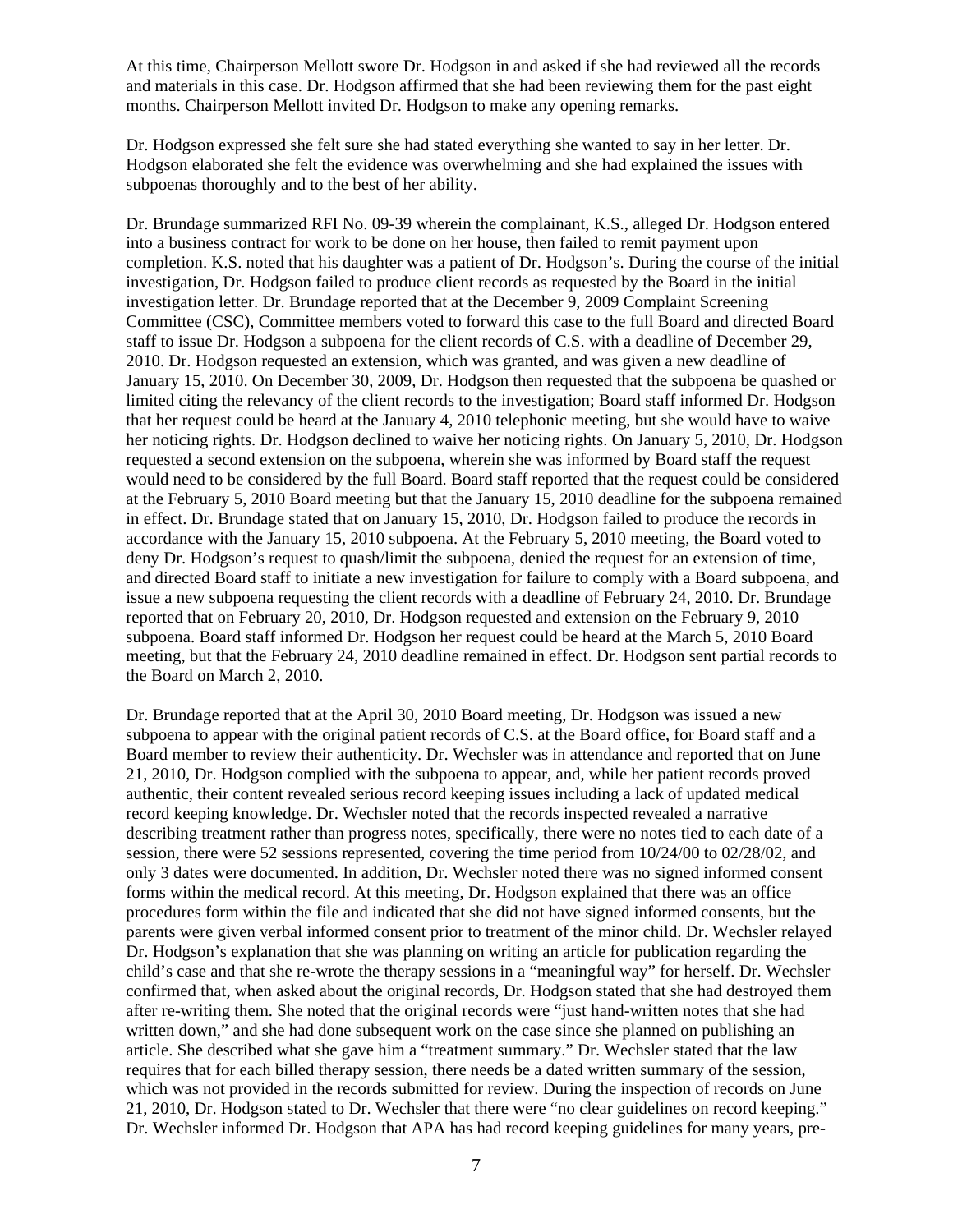dating 1996. Lastly, Dr. Hodgson informed the Board staff and Dr. Wechsler that she did not follow HIPAA guidelines because she did not deal with insurance companies. Dr. Wechsler stated that, while the records were authentic, they were not up to the standard of care.

Chairperson Mellott invited Board members to ask any questions of Dr. Hodgson prior to Board deliberations.

Dr. Brundage noted that upon first review of this case at the CSC meeting on December 9, 2009, Dr. Hodgson reported the she had destroyed the original records of this patient because she was only required to maintain them for "six or seven years." When Committee members reminded Dr. Hodgson that the patient was a minor at the time of treatment and that the records of a minor are maintained differently, Dr. Hodgson stated that she may have the original record, but she would have to look in a storage shed. The Committee then subpoenaed the records from Dr. Hodgson; over the proceeding 4 months, Dr. Hodgson gave contradicting reports that she had destroyed the records, then she had found the records. Dr. Brundage also expressed concern that the records produced for review of authenticity were really only a "narrative." Dr. Brundage asked Dr. Hodgson when the "narrative" was written. Dr. Hodgson replied that the some of the narrative was done during the sessions, and, due to her implementing new and innovative techniques, she added more information later, and felt that she had done a much better job on the content of the notes by writing them as a summary. She stated that she felt that it was not necessary to keep the original progress notes, because she had included everything that was necessary within the summary.

Dr. Brundage asked Dr. Hodgson's knowledge of medical records retention currently in the State of Arizona. Dr. Hodgson replied that the medical records retention is seven years after the last date of service for an adult and three years after the minor becomes and adult for the records of a child. She stated, "I had the knowledge once, but I never had to use it before." Dr. Brundage noted that while Dr. Hodgson did answer the question, she answered it partially incorrectly. Dr. Brundage explained that, currently in the state of Arizona, records retention for an adult is six years, and that Dr. Hodgson was accurate in that the records retention for a minor is three years after becoming an adult. Dr. Brundage noted that the explanation given by Dr. Hodgson only "highlights the amount of misinformation" with which Dr. Hodgson approaches the Board.

Dr. Brundage also commented that over the course of these cases, Dr. Hodgson has repeatedly questioned the Board and its staff as to whether they have reviewed the materials she has submitted, sent emails sometimes in excess of 8 pages, and challenged staff, as well as stated that communications with the Board leave her "confused, and baffled," and that she needs clarification. Dr. Brundage noted that there were over 540 single space pages of communications in this case, none of which are the patient records originally requested. Dr. Brundage stressed that the message from this Board, from the beginning, was "please give us your records" which has been consistently met with resistance from Dr. Hodgson. Dr. Brundage noted that staff and Board members have spent hundred of hours pouring over these communications and spent countless hours trying to clarify for Dr. Hodgson the reasoning behind the request for the client records, noting only that it leads this Board to question whether Dr. Hodgson's practice is up to current practice standards. Lastly, Dr. Brundage noted that in several communications with the Board and it's staff, Dr. Hodgson refers to a "Dr. Bramwell" and "Dr. Graf;" Dr. Brundage notes that there are no Board members or staff with those names, and that, if she were creating communicating with a Board who held her license to practice, she would have looked at the letterhead to determine the correct names of those with whom she is communicating. Dr. Brundage stated this gives her further example of how "very, very, questionable Dr. Hodgson's documentation and practice must be." Dr. Brundage noted that she is searching and hoping to hear a valid explanation of how this can occur, especially after hearing the explanation of what Board staff and Dr. Wechsler reviewed regarding her records.

Dr. Wechsler redirected that the issue before the Board is Dr. Hodgson's failure to comply with a Board subpoena and the status of the medical records.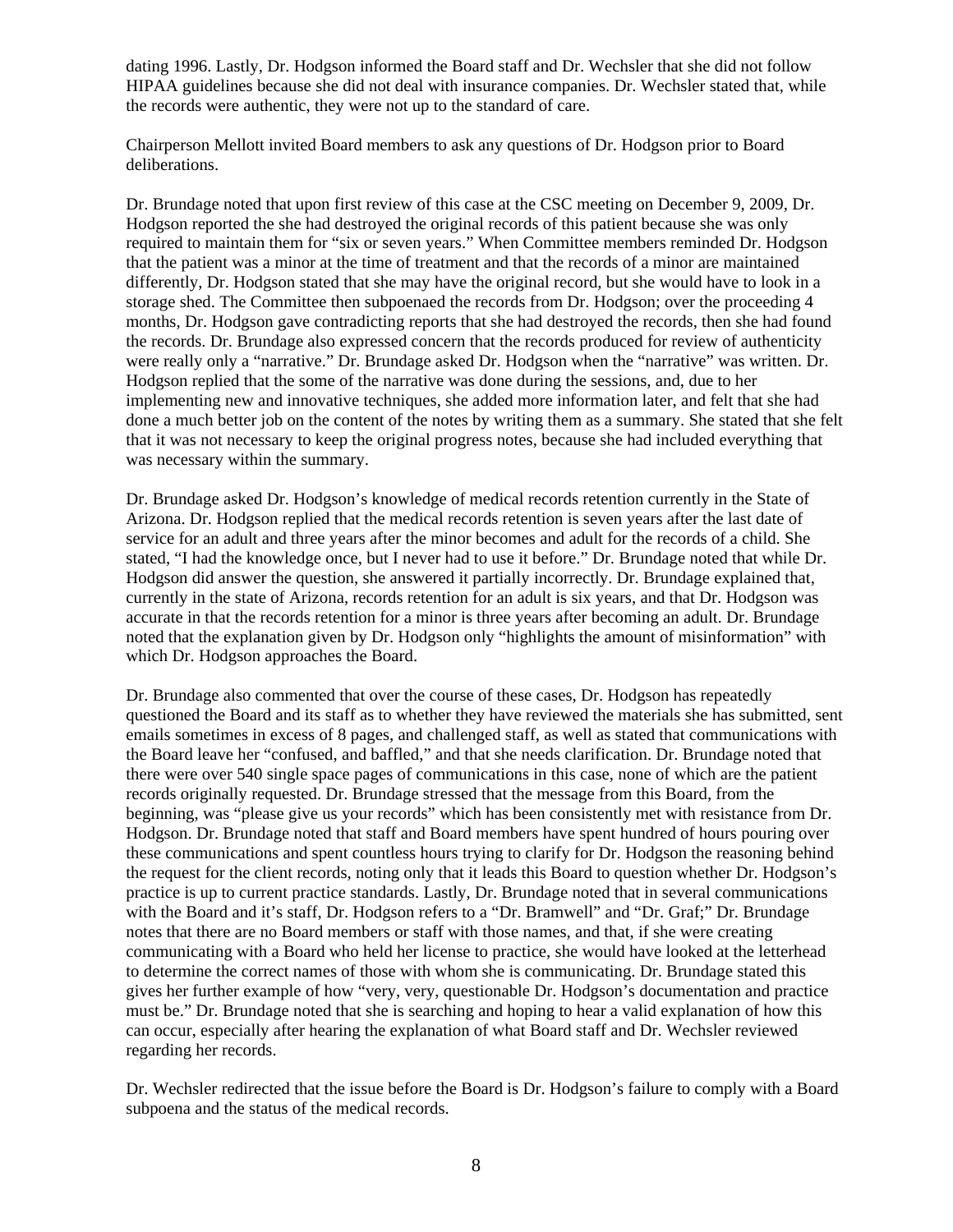After a period of questioning, Chairperson Mellott moved Board members into the deliberation stage of the Informal Interview.

After a brief exchange, Dr. Brundage expressed concern with Dr. Hodgson's lack of basic medical records knowledge, including the retention schedules for records.

Dr. Karp also expressed concern with Dr. Hodgson's lack of insight regarding the multiple relationships she entered into by hiring the father of the client as her contractor while still providing therapy to the client. She stated that by entering into the relationship, Dr. Hodgson broke trust with the client.

At 3:25 p.m., Dr. DiBacco made a motion, seconded by Dr. Brundage, to move into Executive Session for the purposes of reviewing confidential records and/or obtaining legal advice from the Board's attorney. The motion carried (7-0). The Board returned to open session at 3:31 p.m.

Dr. DiBacco made a motion, seconded by Dr. Brundage, to issue Dr. Hodgson an Order for a Fitness for Duty Examination pursuant to A.R.S. § 32-2081(E) to be completed within 45 days of the date of the Order with the final report from the evaluator submitted for Board review no later than 30 days after completion. The motion included that the Board would provide the names of 3-4 psychologists in the specialty area of fitness for duty evaluations, from which she could choose. It added that the evaluators be located in southern Arizona to accommodate Dr. Hodgson. The motion carried (7-0).

Mr. Larson left the meeting at 3:51 p.m. at the end of this agenda item.

## **15) DISCUSSION, CONSIDERATION AND POSSIBLE ACTION REGARDING THE APPLICATION OF DEBRAH DELOS-SANTOS, Ph.D. AND HER REQUEST TO WITHDRAW HER APPLICATION**

Dr. Debrah Delos-Santos was present, with Counsel, Mr. Faren Akins, and introduced themselves for the record.

Dr. Wechsler summarized that Dr. Delos-Santos had previously applied for licensure in Arizona in February 2009, but a review by the ARC and subsequently the full Board revealed that some of her coursework did not fulfill the requirements of Arizona law. Dr. Delos-Santos withdrew her application so that she may remedy the deficiencies and re-apply at a later date. In June 2010, the Board office received information from Gatehouse Academy that Dr. Delos-Santos had an open application pending with the Board and she was issued a provisional license with which she could practice. Gatehouse contacted the Board office for confirmation and verification of the provisional license. Board staff informed Gatehouse Academy that the Board does not issue provisional licenses and furthermore Dr. Delos-Santos did not have a pending application; Board staff informed Gatehouse that she previously had a pending application which she withdrew in December 2009 due to deficiencies in her coursework. Gatehouse reported to Board staff that they were given written documentation from Dr. Delos-Santos on Board letterhead, with a provisional license number. The document was forwarded to the Board for review and authentication.

After review of the document, Board staff replied to Gatehouse that the document supplied to them by Dr. Delos-Santos, was not authentic and was not created by the Board office. In addition, Board staff asked Gatehouse for a written timeline of the circumstances surrounding Dr. Delos-Santos submitting the fraudulent letter to their human resources department.

On June 29, 2010, the Board office received an application from Dr. Delos-Santos wherein Board staff opened and processed it accordingly. Upon the advice of the Board's Counsel and with the information received from Gatehouse, the matter was placed on a Board agenda for further review. In July 2010, Dr. Delos-Santos requested in an email to Board staff, to withdraw her pending application. Board staff informed Dr. Delos-Santos that he request would need to go before the Board pursuant to A.R.S. § 32- 2071.01(A)(6).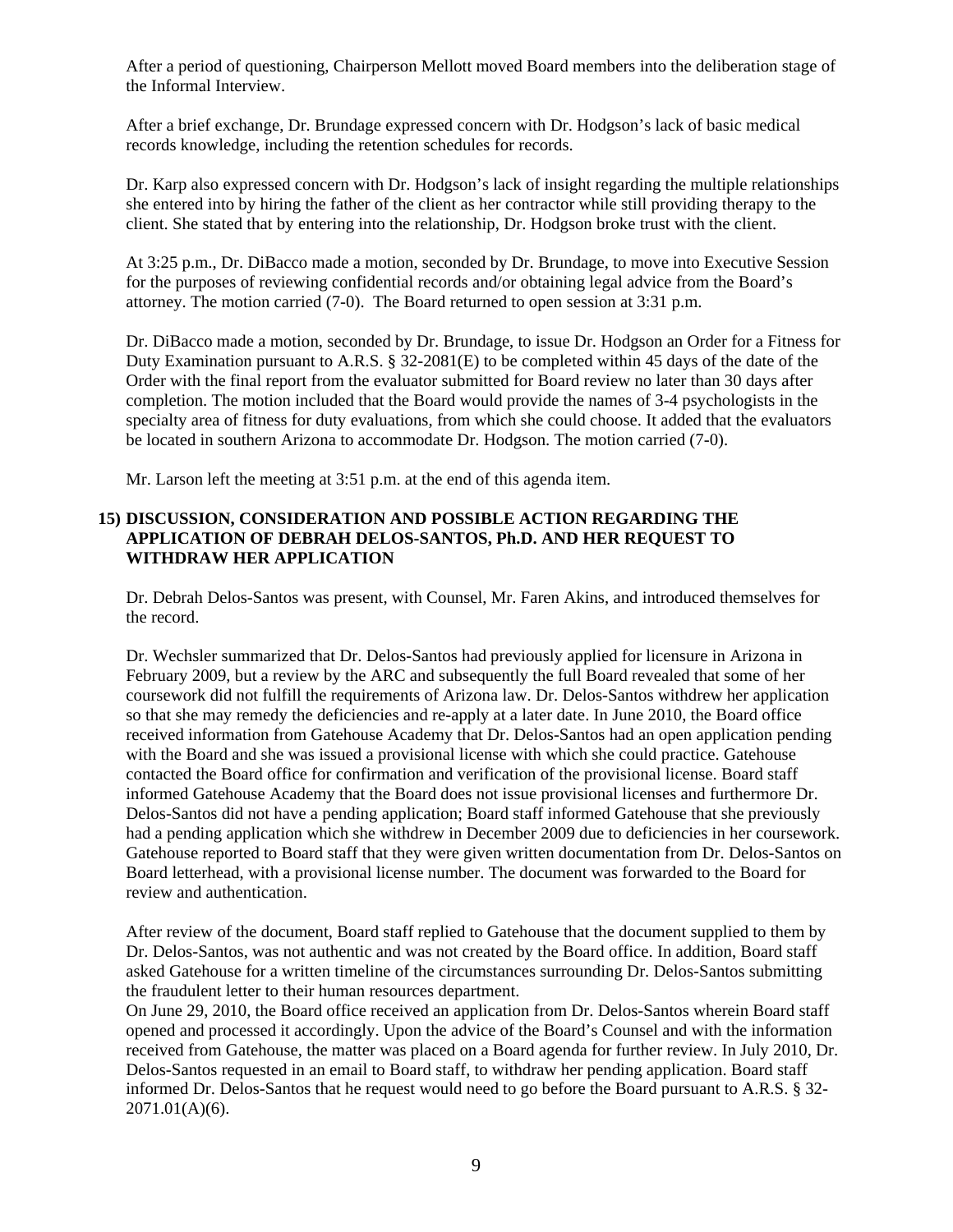At this time, Chairperson Mellott noted that Dr. Delos-Santos and her attorney requested to speak to this agenda item. Mr. Akins spoke on behalf of Dr. Delos-Santos and wished that the Board proceed with their decision regarding Dr. Delos-Santos request to withdraw her application. Dr. Mellott requested whether the Board had jurisdiction over the applicant. Ms. Galvin noted that, as an applicant, the Board has jurisdiction over that applicant and the applicant cannot unilaterally withdraw their application unless approved by the Board.

Dr. Wechsler made a motion, seconded by Dr. Brundage, to deny Dr. Delos-Santos request to withdraw her pending application due to the inquiry before the Board. The motion carried (5-1) with Dr. DiBacco voting no.

Chairperson Mellott invited Dr. Delos-Santos and her counsel to make any opening remarks. Mr. Akins noted that he has both a psychology and law degree and clarified that he is before the Board representing his client, Dr. Delos-Santos, as her counsel today. He stated that during the course of this case, new information has come to the forefront that he felt the need to appear before the Board with Dr. Delos- Santos. He deferred to Dr. Delos-Santos for her opening remarks.

Dr. Delos-Santos opened her statement that she was before the board to apologize for her actions. She stated that she had resigned from her position at Gatehouse when she could not provide documentation that she had obtained her Arizona psychology license. She admitted she did falsify the letter from the Board to send to her friend who was the CEO of Gatehouse Academy because "she felt so bad that she had let him down." She stated that she did not use the letter to fraudulently obtain licensure, but created it to prove to her friend that she was still trying to obtain a license in this state.

Mr. Akins noted Dr. Delos-Santos wanted to withdraw her application out of embarrassment and a true sense of guilt due to the fact that she has invested so much time in seeking licensure through this Board rather than having to come before you today and accept that she has made a terrible mistake on her part. Mr. Akins noted that he received a packet of information, which was also given to the Board, that he believes there is another person involved in this issue. Ms. Galvin noted that the packet was received by her offices from gatehouse Academy, that she herself indexed the items therein, and it was forwarded to all parties involved for review. Mr. Akins specifically noted a letter sent by Dr. Delos-Santos, within the packet that was addressed to "Dave Birchall, CEO Gatehouse Academy" that opens with "Dear Dave" that was sent by Dr.

Dr. Wechsler made a motion, seconded by Dr. DiBacco, to deny her application for licensure pursuant to A.R.S. § 32-2061(13)(c) for fraudulently "doctoring" and disseminating a letter from the Board attesting to provisional licensure. The motion included directing staff to refer this matter to the Board of Behavioral Health Examiners and the Arizona Board of Nursing Examiners.

## **16) DISCUSSION, CONSIDERATION, AND POSSIBLE ACTION REGARDING REGULATION OF BEHAVIOR ANALYSTS –** Dr. Olvey

Drs. Dan Davidson, Brian Davey, and Joe Gentry, who are Board Certified Behavior Analysts, participated in the discussion for this agenda item. Dr. Olvey indicated that an application for licensure had been drafted following statutory guidelines in coordination with Jeanne Galvin, Assistant Attorney General. She recommended that the draft application be posted on the Board's website for written comment by the public. It was the consensus of the Board that the application is posted on the website with a request for public comment. Key stakeholders will be advised that the draft application is available on the website for public comment.

Dr. Olvey requested Board direction regarding the process for reviewing/approving licensure applications submitted by behavior analysts. The Board discussed using the current Application Review Committee. In the event additional expertise is needed in reviewing an application, behavior analysts may be retained as consultants. The Board discussed developing a list of board certified behavior analysts that would be available to provide consultation to the Board on a rotating basis, in the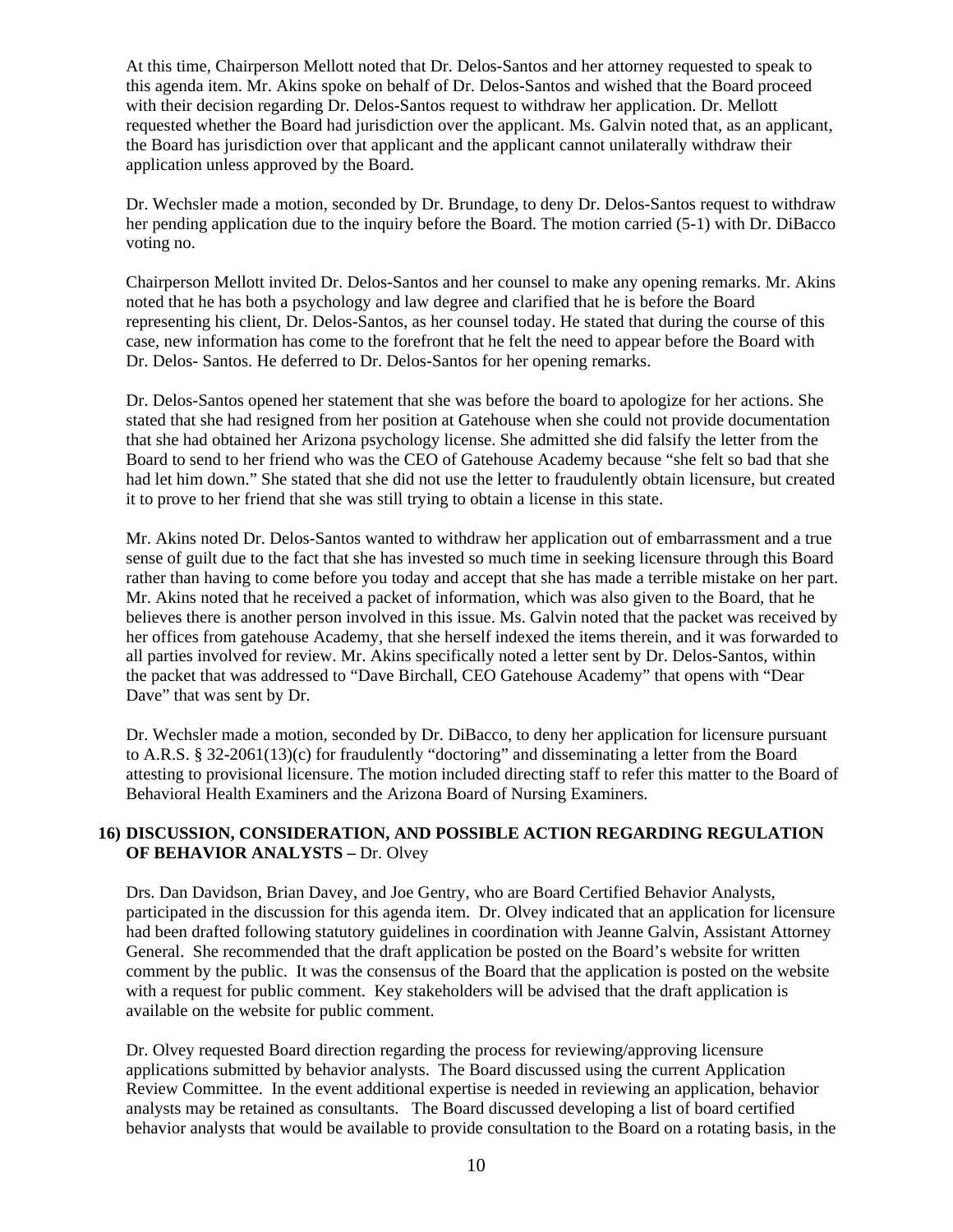event the Committee has questions regarding licensing applications. The Board expressed an interest in including additional discussion and information regarding behavior analysts on a future agenda.

It was the consensus of the Board that proposed fees be included on the website with the draft licensure application in order that the public may also comment on proposed fees. Ms. Galvin recommended that once fees are adopted by the Board, a Substantive Policy Statement be written to communicate this information to the public.

Dr. Mellott invited Dr. Davidson to pose questions to the Board. Dr. Davidson indicated that there are currently 39 board certified behavior analysts on the national website (from Arizona); 17 are eligible for licensure in January 2011, and 22 not eligible. Dr. Davidson expressed concern about those individuals currently receiving services from board certified behavior analysts who will not be eligible for licensure beginning January 1, 2011. The Board discussed exemptions to licensure pursuant to A.R.S. §32- 2091.08, services provided under supervision, the fact that behavior analysis falls within the scope of practice of multiple professions. When asked what solutions behavior analysts might recommend within the parameters of the law, Dr. Davidson responded that perhaps those behavior analysts who become licensed could oversee individuals until they are license eligible. Dr. Davidson indicated that he has additional solutions. Dr. Wechsler suggested that behavior analysts provide information about alternative solutions in order to facilitate meaningful discussion. Dr. Mellott suggested that this issue will be considered for further discussion at a future meeting.

## **17) DISCUSSION, CONSIDERATION AND POSSIBLE ACTION REGARDING AUDIT OF CONTINUING EDUCATION AND CONTINUING EDUCATION DEFICIENCIES OF LANA BIOCCA, Ph.D.**

Due to time constraints, Chairperson Mellott postponed this item for a future meeting.

#### **18) DISCUSSION, CONSIDERATION, AND POSSIBLE ACTION REGARDING APPLICATION APP-10-009 THOMAS SHERIFF, PH.D.**

Due to time constraints, Chairperson Mellott postponed this item for a future meeting.

#### **19) DISCUSSION, CONSIDERATION, AND POSSIBLE ACTION REGARDING CORRESPONDENCE FROM DR. EDWARD LOVEJOY** – Dr. Olvey, Ms. Hinckley

Due to time constraints, Chairperson Mellott postponed this item for a future meeting.

#### **20) DISCUSSION, CONSIDERATION, AND POSSIBLE ACTION IN PREPARATION FOR THE 2011 LEGISLATIVE SESSION–** Dr. Olvey

- a. **Changes to statute**
- b. **Proposed changes to renewal process for 2013**

Due to time constraints, Chairperson Mellott postponed this item for a future meeting.

#### **21) DISCUSSION, CONSIDERATION AND POSSIBLE ACTION REGARDING INFORMED CONSENT RECORDS**

Due to time constraints, Chairperson Mellott postponed this item for a future meeting.

#### **22) DISCUSSION, CONSIDERATION AND POSSIBLE ACTION REGARDING GUIDELINES FOR BOARD COMPLAINT RESOLUTION**

Due to time constraints, Chairperson Mellott postponed this item for a future meeting.